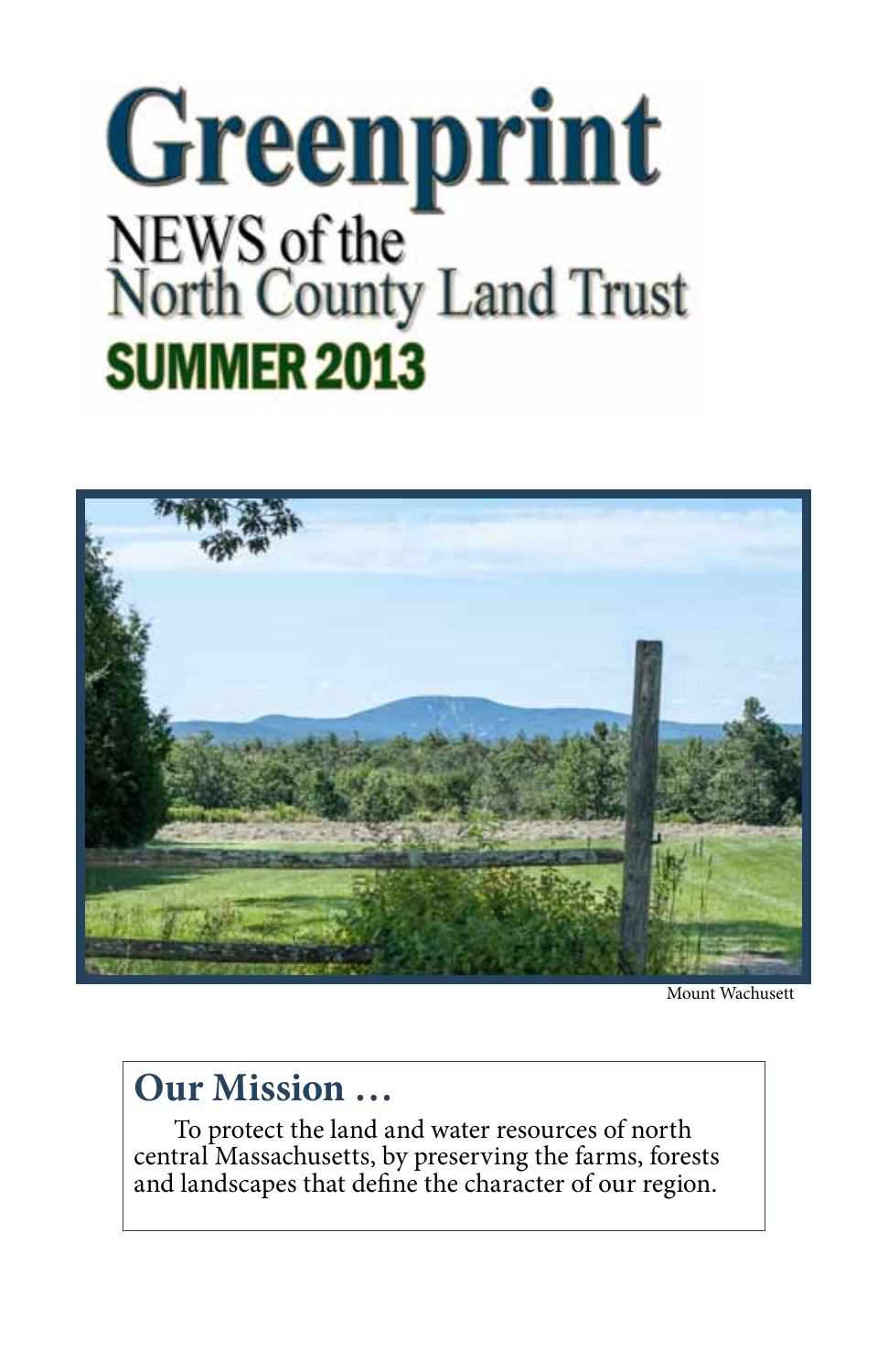## NCLT Leads the Fitchburg Greenway Committee

FGC members have been meeting with regional and state transportation officials to insure that the **Wachusett Station Project** fulfills its potential to generate eco-tourism. The construction of the Wachusett Railroad Station in west Fitchburg promises to provide a major economic stimulus to Fitchburg and the region. Located in close proximity to Leominster State Forest, Mount Wachusett, Fitchburg's Steamline Trail and the Fitchburg Greenway, Wachusett Station could be a transportation hub for hiking, bicycling and skiing in the region. The FGC is working to insure safe pedestrian and bicycle access to Wachusett Station and to provide easy access to recreational trails from the station.



FGC members visit the Wachusett Station site with representatives of the Montachusett Regional Planning Commission and the Massachusetts Department of Transportation.

The FGC, which was instrumental in the creation of **Gateway Park**, has been working to address the problem of invasive plants at the park. Japanese Knotweed, a common invasive in the area, threatens to mar the beauty of the park and its riverfront walkway.

FGC members accompany Jeff Taylor of Vegetation Control Services to survey areas on the Gateway Park riverfront trail affected by Japanese Knotweed



## NCLT Conservation Areas

#### **Dwelly Farm**

At the end of June, NCLT conveyed a **Conservation Restriction** on Dwelly Farm to the Town of Templeton. Dwelly Farm is a 69-acre former dairy farm in the south Templeton agricultural area. It had been owned by the Dwelly family for 100 years, before it was devised to NCLT at the death of David Dwelly, who donated it in his will. The CR project was more than 2 years in the making, beginning in January 2011 when Dwelly Farm was conveyed to NCLT. In November of that year, the Town voted to purchase a CR on the farm, to help fund the farm's management. Following an unsuccessful effort to increase the funding for the CR with a state grant, NCLT and the Town agreed to convey the CR in Fiscal

Year 2013. Now that the CR project is complete, we look forward to working with the Town of Templeton and its residents to make Dwelly Farm a community farm and agricultural center.

Jack Dwelly (left) joins NCLT directors Allen Rousseau (center) and Clay Hobart (right) at Dwelly Farm.



### **Crocker Conservation Area**

In April, Boy Scouts from Fitchburg Troop 41, together with their Scout Master, Bill Hodges and parent leaders cleaned leaves and debris from Fitchburg's historic Town Pound, part of NCLT's Crocker Conservation Area. This was the first phase of our **Town** 



**Pound Restoration Project**, which will include removal of some trees inside the wall and restoration of the gate. The restoration is scheduled to be completed in 2014 for the City of Fitchburg's 250th Anniversary.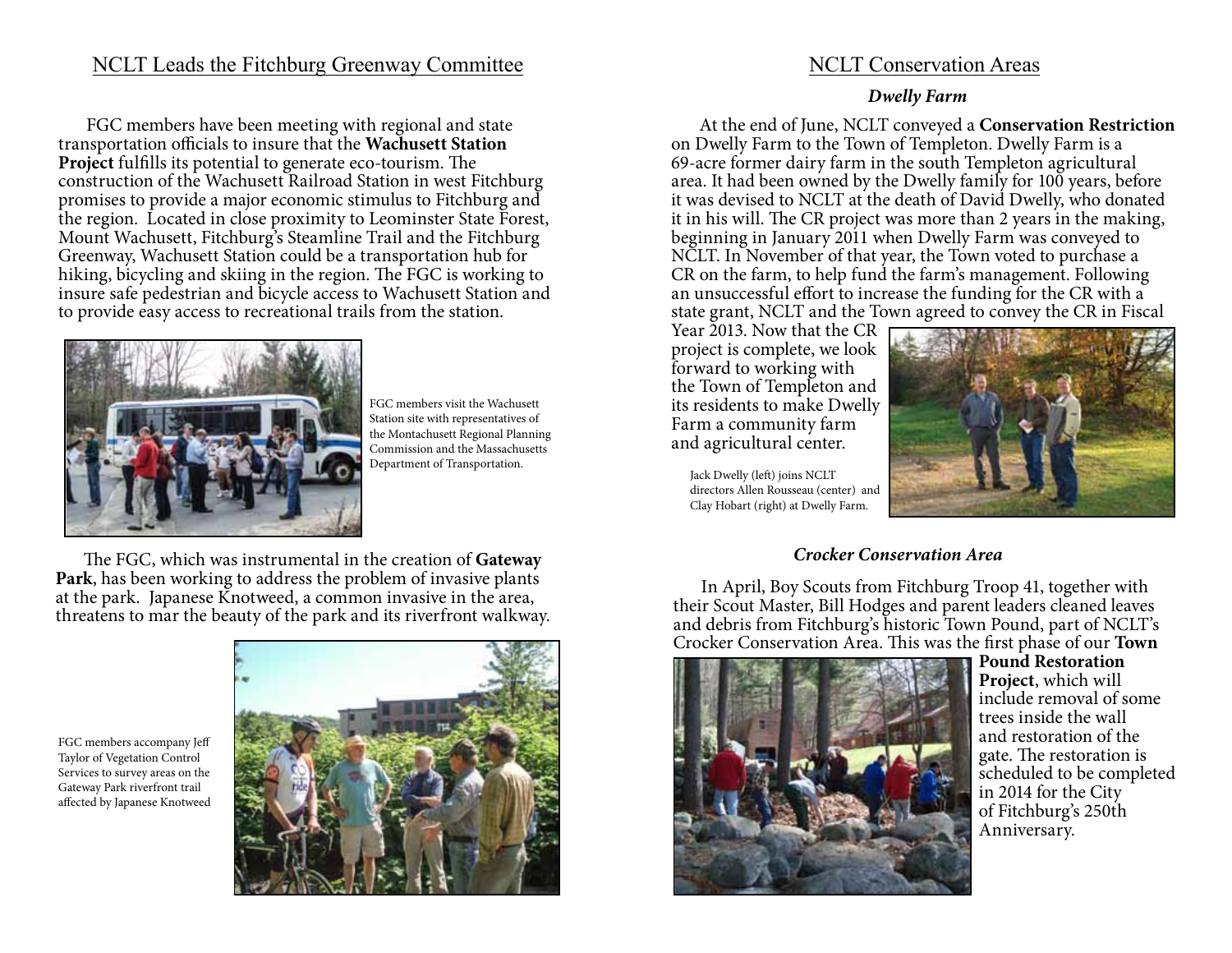## Quabbin Reservoir to Wachusett Mountain Forest Legacy Project is Funded



The federal Forest Legacy Program recently announced funding of the Quabbin Reservoir to Wachusett Mountain Forest Legacy Project (Q2W), a landscape scale conservation project in which NCLT plays a major role. The \$5 million federal grant will allow NCLT and our partners to conserve approximately 3,000 acres of privately owned land located in 6 communities within Quabbin and other watersheds. These watersheds protect the water supply for over 2.5 million people in the Boston-Worcester Metro area, and also for the City of Fitchburg,

NCLT is working with Q2W partners, Mass. DCR Division of Water Supply Protection and the Fitchburg Water Division to protect 11 tracts of land in 3 communities, totaling 1,222 acres:

> In Hubbardston, 7 Tracts - 1,100 acres; In Westminster, 2 Tracts - 83 acres; In Princeton, 2 Tracts - 39 acres.



### **Our Q2W Partners**

Q2W is a landscape scale conservation project created by a broad publicprivate partnership. Our Q2W partners include the Nashua River Watershed Association, North Quabbin Regional Landscape Partnership, Mount Grace Land Conservation Trust, East Quabbin Land Trust, Mass. DCR Water Supply Protection, several municipal governments and, of course, the landowners who chose to participate.





 Land to be conserved in the Q2W Project includes, in Princeton, 39 acres which includes a Zone A tributary to Fitchburg's Bickford Pond Reservoir (left); in Hubbardston, 85 acres of forested land, part of a 100-acre historic farm in the Quabbin watershed (above) and in Westminster 74 acres of rare North Atlantic Cedar swamp habitat (right).